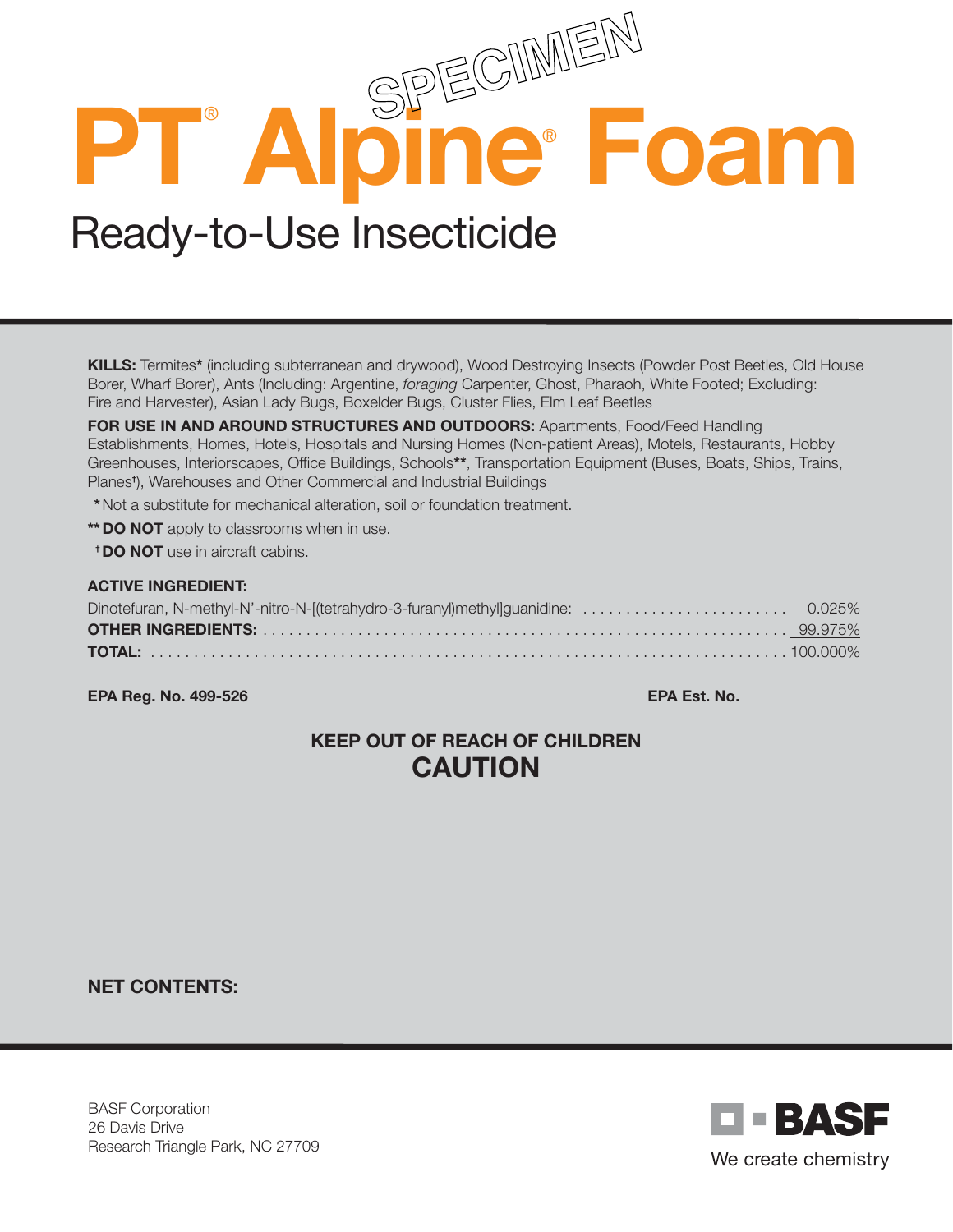# PRECAUTIONARY STATEMENTS

## ENVIRONMENTAL HAZARDS

This pesticide is toxic to aquatic invertebrates. DO NOT apply directly to water, or to areas where surface water is present or to intertidal areas below the mean high water mark. DO NOT apply when weather conditions favor drift from treated areas. Drift and runoff from treated areas may be hazardous to aquatic organisms in water adjacent to treated areas. DO NOT dispose equipment washwaters or rinsate into a natural drain or water body.

This product is toxic to honey bees. The persistence of residues and potential residual toxicity of Dinotefuran in nectar and pollen suggests the possibility of chronic toxic risk to honey bee larvae and the eventual instability of the hive.

- This product is toxic to bees exposed to residues for more than 38 hours following treatment.
- DO NOT apply this product to blooming, pollenshedding or nectar-producing parts of plants if bees may forage on the plants during this time period, unless the application is made in response to a public health emergency declared by appropriate state or federal authorities.

Dinotefuran and its degradate, MNG, have the properties and characteristics associated with chemicals detected in groundwater. The high water solubility of Dinotefuran, and its degradate, MNG, coupled with its very high mobility, and resistance to biodegradation indicates that this compound has a strong potential to leach to the subsurface, under certain conditions, as a result of label use. Use of this chemical in areas where soils are permeable, particularly where the water table is shallow, may result in groundwater contamination.

## PHYSICAL OR CHEMICAL HAZARDS

Contents under pressure. **DO NOT** use or store near heat or open flame. DO NOT puncture or incinerate container. Exposure to temperatures above 130ºF may cause bursting. This product contains a flammable propellent. Avoid drilling in areas near electrical wiring, plumbing, communication lines, etc. **DO NOT** apply directly into any electronic equipment such as radios, televisions, computers, etc. DO NOT apply where electrical short circuits might result, such as in wall outlets, conduits, motors, switches, etc. Product should only be used when can temperature is above 60ºF. If can temperature is below 60ºF, store at room temperature until a temperature above 60ºF is reached.

# DIRECTIONS FOR USE

IT IS A VIOLATION OF FEDERAL LAW TO USE THIS PRODUCT IN A MANNER INCONSISTENT WITH **ITS LABELING.** 

#### SHAKE WELL BEFORE USING

#### USE RESTRICTIONS

- Kills pests on contact. Pest must be directly contacted at time of application in order to be effective.
- For termite control, this product is not a substitute for mechanical alteration, soil or foundation treatment.
- DO NOT apply in aircraft cabins.
- DO NOT apply to classrooms when in use. DO NOT apply to institutions (including daycare, libraries, sport facilities, etc.), in the immediate area, when occupants are present.

#### PRODUCT INFORMATION

This product is a ready-to-use insecticide formulation containing dinotefuran. When dispensed, the formulation rapidly expands generating a dry foam with an expansion ratio of approx. 30:1, with 1 oz (weight; approx. 5 sec) of product producing approx. 1 qt of foam. Use only with the supplied injector and injection tip(s). Once the actuator has been released, hold the injector tip in place for approx. 8 sec to allow the product within the injector tube to dispense into the treatment area. This product can be used to control insects where they are found or are suspected; in nests, galleries and harborages. This product may be applied in and around commercial and residential structures as well as non-structural elements that are subject to attack by, or provide harborage to, listed pests. Reapply as necessary. Applications may be made from the interior and/or exterior. Adequately treat the area by filling the crack and crevice or insect harborage, or making a spot treatment to the exposed surface. Avoid contact with treated surfaces until dry. Drilling of hole(s) may be required to access galleries or harborages. Treatment of insect harborages associated with trees, shrubs, utility poles, fences, under slabs or other non-structural elements is permitted.

This product may be used as a localized treatment for the control of existing infestations of subterranean termites and other wood destroying insects. Application may be made prior to, in conjunction with or after a stand-alone treatment. **DO NOT** use this product as a stand-alone treatment for active structural infestations by subterranean termites.

DO NOT apply this product, by any application method, to linden, basswood or other *Tilia* species in the State of Oregon.

## APPLICATION DIRECTIONS

TREATMENT OF INSECT GALLERY OR HARBORAGE: Use adequate foam to treat the known or suspected insect harborage.

**CRACK & CREVICE<sup>®</sup> TREATMENT:** Adequately treat the area by filling the crack and crevice at or near point of infestation.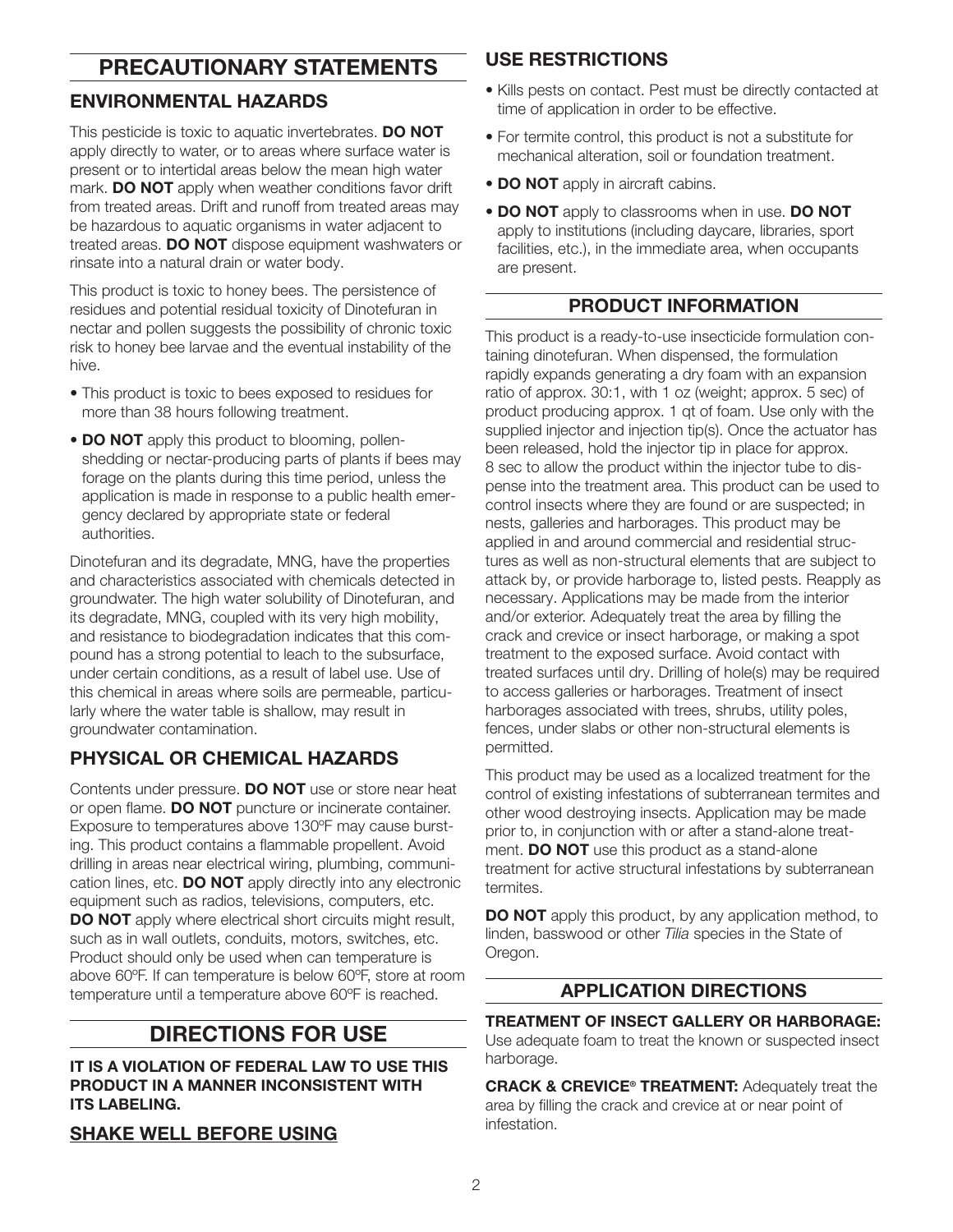**SPOT TREATMENT:** For exposed surfaces, make a spot treatment by wetting the surface area not to exceed 2 ft<sup>2</sup> for each spot of application. Allow foam to dissipate or wipe surface dry before leaving site.

## WOOD DESTROYING INSECT TREATMENTS

TERMITES [SUBTERRANEAN (Coptotermes, Reticulitermes, Heterotermes and Zootermopsis)

**AND DRYWOOD]:** Locations for indoor treatment may include areas associated with exposed wooden elements in areas such as crawlspaces, attics, unexposed wooden elements inside walls or other harborages. Locations for outdoor treatments may include exterior wooden elements such as decks, fencing, landscape timbers, wooden retaining walls, siding, channels in damaged wood, in spaces between wooden elements of a structure, and junctions between wood and foundations. Apply product to termite galleries, channels, damaged wood, harborages between structural elements or within the construction, exposed surfaces, within trees, shrubs, utility poles, stumps, under slabs and in or on fences. Detection through the use of K9 or other detection devices such as mechanical sounding techniques, listening devices (e.g. stethoscopes, acoustic emission detectors), imaging devices (e.g. x-ray devices, infrared cameras) or movement detection equipment (e.g., microwave detectors) can aid in identifying galleries and tunnels within wooden elements.

Drilling hole(s) may be required to gain access to the known or suspected gallery or harborage. Drill hole(s) at 1 or more locations along the gallery to adequately treat. Use of a moisture meter may aid in determining the spread of a treatment. Application to exposed subterranean termite tunnels (i.e. mud tubes) may be made in residential and commercial areas. Break open a section of the mud tube and apply directly over the exposed area. Apply a sufficient amount of foam to cover the exposed area and to a distance of approx. 2" in each direction over the mud tube itself.

This treatment is intended for localized termite infestations only. The purpose of such applications is to kill workers or winged reproductive forms which may be present in the treated channels at the time of treatment. Such applications are not a substitute for mechanical alteration, soil treatment, or foundation treatment but are merely a supplement. For active termite infestations, get a professional inspection.

**FORAGING CARPENTER ANTS: Inject foam into insect** tunnels, cavities and/or harborages. Treat points of entry or exit from harborages such as around doors and windows. Treatment of harborages associated with trees, shrubs, fences or other non-structural elements is permitted.

#### TERMITES AND CARPENTER ANTS HARBORING IN TREES, SHRUBS, STUMPS, UTILITY POLES, SLABS

AND FENCES: Drill hole(s) in areas of suspected termite or ant activity. It may be necessary to drill multiple holes around the circumference of the tree, shrub, stump or utility pole and at varying heights to adequately treat the nest or

gallery system. For trees with severe infestation or very large trees, the interior cavity within the tree may be larger than what can be adequately treated with a single can. When treating slabs, drill hole(s) through the slab where termites or carpenter ants are active, or are suspected, and inject foam. For fences, treat exposed surfaces where termites are active and drill wooden members where termites are active, or are suspected, and inject foam.

#### NON-WOOD DESTROYING INSECT **TREATMENTS**

CRAWLING INSECTS − Asian Lady Bugs, Boxelder **Bugs, Cluster Flies, Elm Leaf Beetles: Treat areas** where these pests enter, hide or harbor.

**ANTS (Excluding Fire and Harvester):** Treat areas where these pests enter, hide or harbor. Treatment of fence posts, nesting sites, under slabs and other suspected infestations away from the structure, is permitted.

#### SUBTERRANEAN ANTS (Excluding Fire and

**Harvester):** Where possible, inject the nest at multiple sites. Foam should move throughout the nest. For very large nests (> 36" diameter), increase the number of injection sites. Space injection sites in a circular pattern on the nest surface with 1 site in the center. For best results, apply when temperature is 65 to 85°F, or in early morning or late evening hours. Treat new nests as they appear. Drill hole(s) through the concrete or other soil covering where ants are active, or are suspected, and inject foam if necessary.

TREATMENT FOR IN-GROUND SERVICE BOXES -Ants (Excluding Fire and Harvester): Use adequate foam to treat open boxes and exposed surfaces. DO NOT contact any electrical wiring or mechanical parts of meter.

#### FOOD/FEED HANDLING ESTABLISHMENTS

Food/Feed handling establishments are places other than private residences in which food is held, processed, prepared or served, including those operating under the Federal meat, poultry, shell egg grading and egg products inspection programs. APPLICATIONS OF THIS PRODUCT IN FOOD/FEED AREAS OF FOOD/FEED HANDLING ESTABLISHMENTS ARE LIMITED TO CRACK & CREVICE, VOID OR SPOT TREATMENT **ONLY.** Limit individual spot treatments to an area no larger than 20% of the total surface area. Individual spot treatments must not exceed 2 ft<sup>2</sup>.

FOOD/FEED AREAS: Include areas for receiving, serving, storing (dry, cold, frozen, raw), packing (canning, bottling, wrapping, boxing), preparing (cleaning, slicing, cooking, grinding), edible waste storage and enclosed processing systems (mills, dairies, edible oils, syrups).

NON-FOOD/FEED AREAS: Include areas such as garbage rooms, lavatories, floor drains (to sewers), entries and vestibules, offices, locker rooms, machine rooms, boiler rooms, garages, mop closets and storage areas (after packaging, canning or bottling).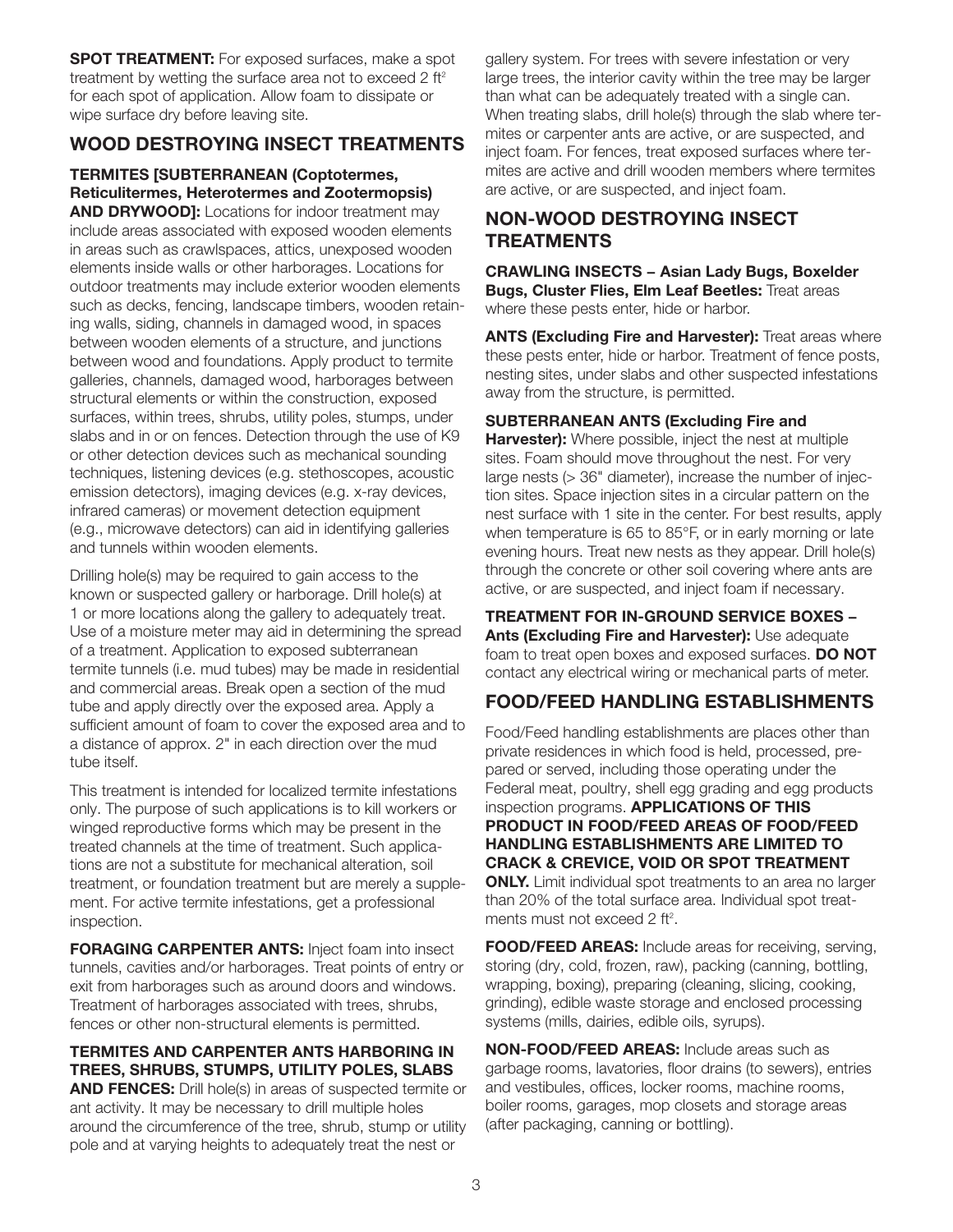Avoid contamination of food/feed or food/feed contact surfaces. Remove or cover food/feed, dishes, utensils, food processing equipment and food preparation surfaces, in the treatment area, or wash them before use. Apply as a Crack & Crevice, void or spot treatment to selective surfaces such as baseboards, under elements of construction, stainless steel equipment, shelving, machinery, storage areas, pallets, tables, chairs and other areas where these insects may be harboring, traveling, breeding or entering the structure. Maximum use rate  $= 0.05$  g ai/ln ft. Reapplications may be made at 3 day intervals.

## STORAGE & DISPOSAL

DO NOT contaminate water, food or feed by storage or disposal.

PESTICIDE STORAGE: Store in a cool area away from heat or open flame.

PESTICIDE DISPOSAL: Waste resulting from use of this product may be disposed of on site or at an approved waste disposal facility.

CONTAINER DISPOSAL: DO NOT puncture or incinerate! If empty: Place in trash or offer for recycling, if available. If partly filled: Contact your local solid waste agency for disposal instructions.

Contains no CFCs or other ozone depleting substances.

Federal regulations prohibit CFC propellants in aerosols.